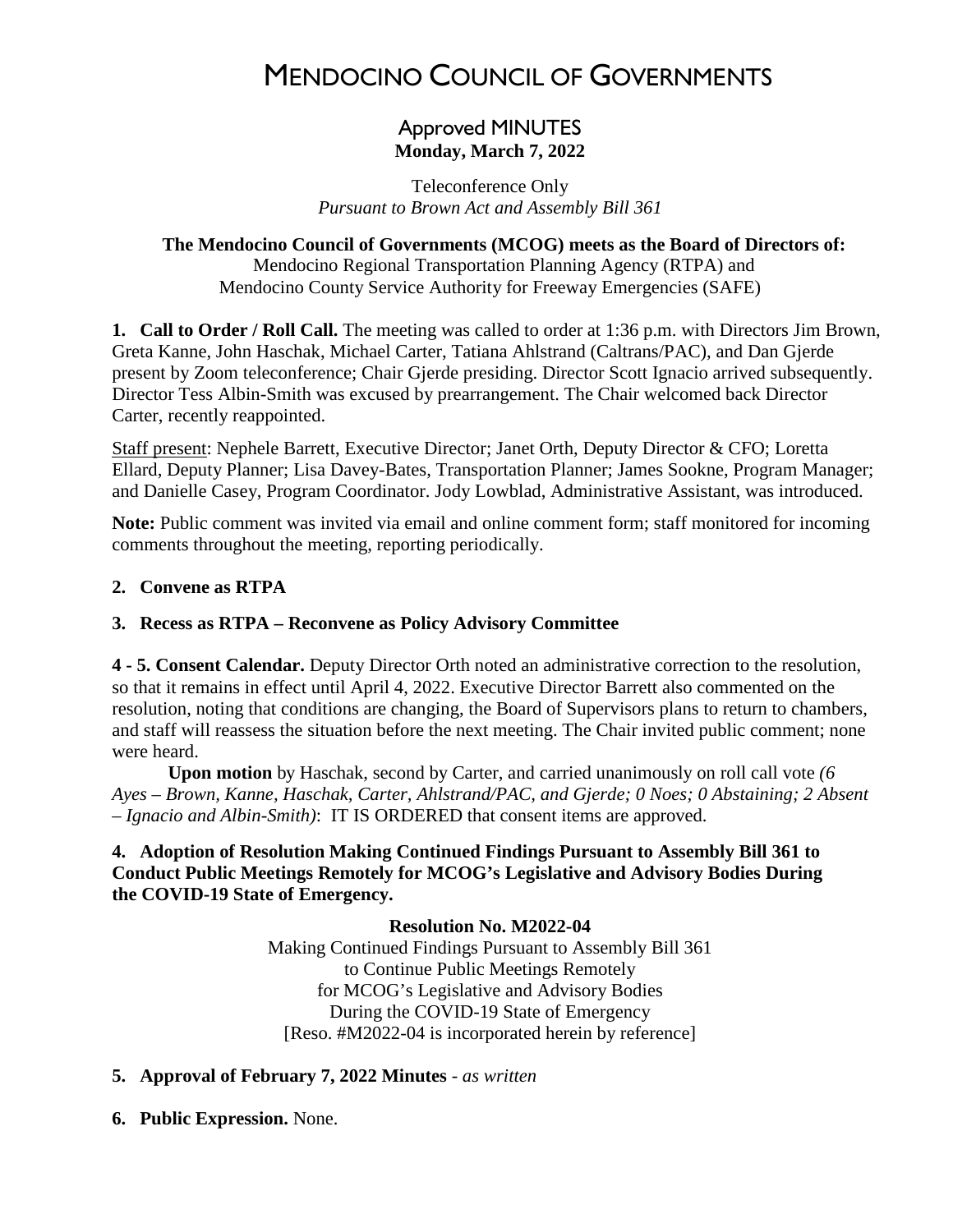**7. Covelo Trail Ad Hoc Committee Recommendations of February 25, 2022: Approval of Additional Allocation from Surface Transportation Block Grant (STBG) Partnership Funding Program for Covelo SR 162 Corridor Multi-Purpose Trail Project to Accommodate Extension of Professional Services Agreement with Right-of-Way Consultant.** Ms. Barrett reviewed her staff report, with a request for additional funding for the contract with Bender Rosenthal Incorporated (BRI). The increase is necessary due to the enhanced role of Caltrans in delivering the project, which called for certain standards in the right-of-way acquisition process. She credited BRI with successfully completing the right-of-way certification in time for the allocation of construction funds by the California Transportation Commission (CTC). However there are tasks remaining in the scope of work leading up to construction of the trail. The contract is currently funded with MCOG's Partnership Program funds at \$155,358; staff recommends the proposed increase of \$61,870 from the same source, for a new total not to exceed **\$**217,228.

Director Ignacio arrived at approximately 1:40 p.m.

Director Haschak reported the ad hoc committee concurred with staff's recommendation, as the only way forward to complete this worthy project. No public comment was heard.

**Upon motion** by Brown, second by Haschak, and carried unanimously on roll call vote *(7 Ayes – Brown, Kanne, Ignacio, Haschak, Carter, Ahlstrand/PAC, and Gjerde; 0 Noes; 0 Abstaining; 1 Absent – Albin-Smith)*: IT IS ORDERED that, as recommended by staff and the ad hoc committee, an additional \$61,870 from the Surface Transportation Block Grant (STBG) Partnership Program is allocated for an amendment to the Professional Services Agreement with Bender Rosenthal Incorporated to complete remaining right-of-way tasks on the Covelo SR 162 Corridor Multi-Purpose Trail Project, and the agreement is extended through June 2023.

**8. Adoption of Resolution Authorizing the Executive Director to Execute Applications and Agreements Required to Process Documentation for the Covelo SR 162 Corridor Multi-Purpose Trail Project to the Bureau of Indian Affairs.** Ms. Barrett reported this item was recommended by the above-mentioned right-of-way consultant BRI. An existing resolution authorizes the execution of documents related to the trail project. Since an application is underway with the federal Bureau of Indian Affairs (BIA) related to three properties within the trail limits, it was advisable to have a resolution specific to this project and working with BIA, to help make the process go more smoothly. No public comments were heard.

**Upon motion** by Ignacio, second by Haschak, and carried unanimously on roll call vote *(7 Ayes – Brown, Kanne, Ignacio, Haschak, Carter, Ahlstrand/PAC, and Gjerde; 0 Noes; 0 Abstaining; 1 Absent)*: IT IS ORDERED that the following resolution is adopted.

# **Resolution No. M2022-05**

Authorizing the Executive Director to Execute Applications and Agreements Required to Process Documentation for the Covelo SR 162 Corridor Multi-Purpose Trail Project to the Bureau of Indian Affairs (Reso. #M2022-05 is incorporated herein by reference)

# **9. Executive Committee Recommendations of February 28, 2022**

- a. Approval of Extensions to Professional Services Agreements through September 30, 2023
	- i. Administration & Fiscal Services Dow & Associates
	- ii. Planning Services Davey-Bates Consulting (DBC)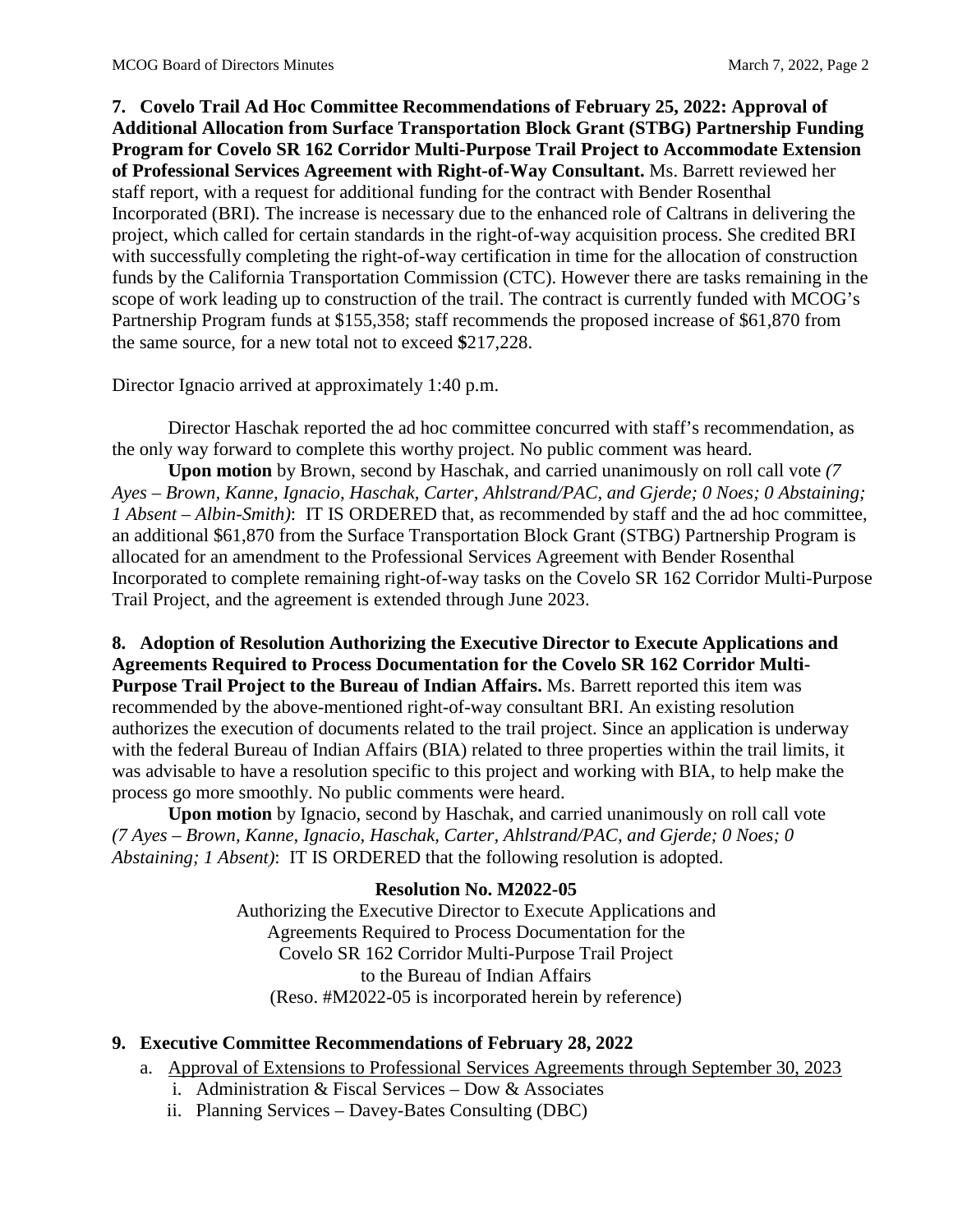Ms. Barrett reviewed her staff report and the Executive Committee's recommendation, noting that Dow & Associates and Davey-Bates Consulting contracts with MCOG are for a five-year period with five one-year extensions. The current extension of contracts will expire September 30, 2022. She and Ms. Davey-Bates invited questions or comments. It was also noted the contracts allow up to four percent increases annually, applying the Consumer Price Index (CPI) rate, with any additional increase requiring board approval. Currently the rate is 4.2 percent.

In board discussion, Director Brown supported the recommended action, stating it would be consistent with the way these contracts have been handled in recent years, which has worked well to date. No public comments were received.

**Upon motion** by Brown, second by Haschak, and carried unanimously on roll call vote (*7 Ayes – Brown, Kanne, Ignacio, Haschak, Carter, Ahlstrand/PAC, and Gjerde; 0 Noes; 0 Abstaining; 1 Absent):* IT IS ORDERED that, as recommended by the Executive Committee, the existing contracts for Administration & Fiscal Services and Planning Services are extended for one year through September 30, 2023, including an increase of 4.2 percent, and the Chair is authorized to execute the agreements.

Ms. Barrett and Ms. Davey-Bates expressed their appreciation.

b. Draft FY 2022/23 Regional Transportation Planning Agency (RTPA) Budget. Ms. Orth summarized highlights of her written report, with a focus on the Local Transportation Funds (LTF) from sales tax revenue. FY 2020/21 resulted in a new record high of \$5 million and a substantial surplus to carry forward in 2022/23. The County Auditor's new estimate of \$5.1 million is 13.5 percent above the 2021/22 estimate and came with an expectation that the unusual growth during the pandemic will level off to about one percent in the coming year. The recommendation was cautionary, as such a surplus might not appear again soon, and the Executive Committee concluded that 15 percent of the estimate should be kept in LTF Reserve, available for Mendocino Transit Authority's future needs. MTA typically receives the largest LTF allocation, and under the Transportation Development Act (TDA) is subject to an eligibility test for costs at year end, so might not be able to spend a large increase in a single year. Therefore staff encouraged MTA to consider claiming a portion for other than operational purposes, such as capital projects and unmet transit needs. The recommendation provides \$4.6 million for transit, up 13.7% or \$557,354 compared to 2021/22.

No public comments were received. A budget workshop will be offered as usual at the May meeting. This report was for information only; no action was taken.

**10. Recess as Policy Advisory Committee – Reconvene as RTPA – Ratify Action of Policy Advisory Committee.** Upon motion by Carter, second by Kanne, and carried unanimously on roll call vote *(6 Ayes – Brown, Kanne, Ignacio, Haschak, Carter, and Gjerde; 0 Noes; 0 Abstaining; 1 Absent):* IT IS ORDERED that the actions taken by the Policy Advisory Committee are ratified by the MCOG Board of Directors.

#### **11. Reports - Information**

a. Caltrans District 1 – Projects Update and Information. Director Ahlstrand gave an update on the Hopland ADA project, with the environmental document expected at end of March, so the community meeting is now planned for April 13. Caltrans staff will attend the next Hopland Municipal Advisory Council meeting to discuss the project.

She also reported on the Clean California grants: 16 proposals were received in District 1, and seven were selected. One project is in Mendocino County, to the Manchester Band of Pomo Indians at \$264,038 for cleanup and removal of waste and overgrown vegetation. Caltrans will seek other ways for more projects to be funded on the state highway system,